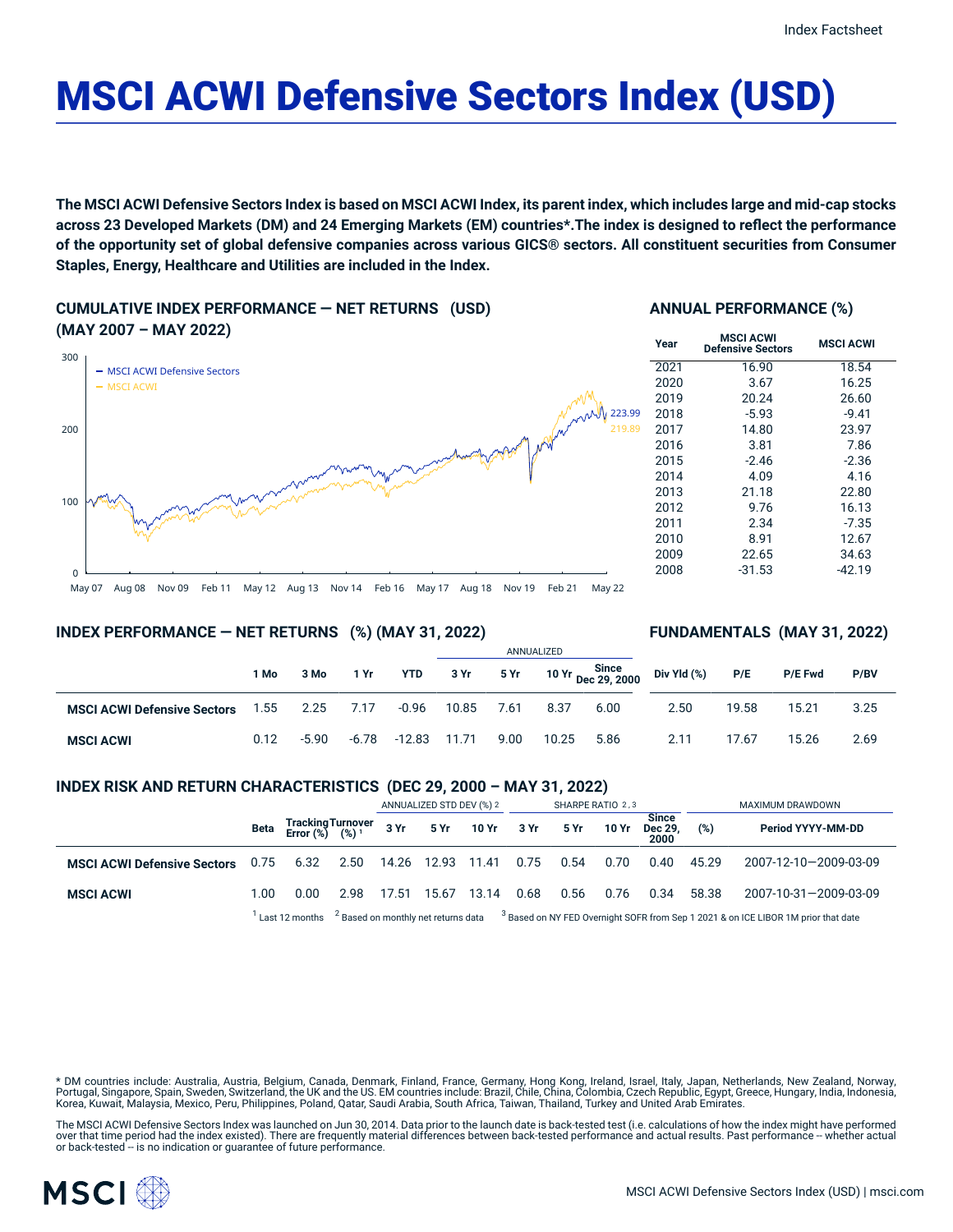#### **INDEX CHARACTERISTICS**

|                     | <b>MSCI ACWI</b><br><b>Defensive Sectors</b> | <b>MSCI ACWI</b> |  |  |  |  |  |
|---------------------|----------------------------------------------|------------------|--|--|--|--|--|
| Number of           | 752                                          | 2.933            |  |  |  |  |  |
| <b>Constituents</b> |                                              |                  |  |  |  |  |  |
|                     | Weight $(*)$                                 |                  |  |  |  |  |  |
| Largest             | 2.79                                         | 4.02             |  |  |  |  |  |
| <b>Smallest</b>     | 0.00                                         | 0.00             |  |  |  |  |  |
| Average             | 0.13                                         | 0.03             |  |  |  |  |  |
| <b>Median</b>       | 0.03                                         | 0.01             |  |  |  |  |  |

#### **TOP 10 CONSTITUENTS**

|                         | Country   | Index<br>Wt. $(\%)$ | Parent<br><b>Index</b><br>$Wt.$ $(\%)$ | <b>Sector</b>       |
|-------------------------|-----------|---------------------|----------------------------------------|---------------------|
| JOHNSON & JOHNSON       | US        | 2.79                | 0.78                                   | <b>Health Care</b>  |
| UNITEDHEALTH GROUP      | US        | 2.77                | 0.77                                   | <b>Health Care</b>  |
| <b>EXXON MOBIL CORP</b> | US        | 2.40                | 0.67                                   | Energy              |
| PROCTER & GAMBLE CO     | US        | 2.12                | 0.59                                   | <b>Cons Staples</b> |
| <b>NESTLE</b>           | <b>CH</b> | 2.03                | 0.57                                   | <b>Cons Staples</b> |
| <b>CHEVRON CORP</b>     | US        | 1.99                | 0.55                                   | Energy              |
| <b>PFIZER</b>           | US        | 1.76                | 0.49                                   | <b>Health Care</b>  |
| <b>ABBVIE</b>           | US        | 1.54                | 0.43                                   | <b>Health Care</b>  |
| COCA COLA (THE)         | US        | 1.54                | 0.43                                   | <b>Cons Staples</b> |
| LILLY (ELI) & COMPANY   | US        | 1.51                | 0.42                                   | <b>Health Care</b>  |
| Total                   |           | 20.45               | 5.69                                   |                     |

**MSCI FaCS**

 $\overline{\bullet}$ 

**VALUE**

**LOW SIZE**

**QUALITY**

**YIELD**

relative to a

 $\overline{\wedge}\mathcal{N}$ 

MSCI ACWI IMI.

**MOMENTUM Rising Stocks**

**Smaller Companies**

**Cash Flow Paid Out**

**LOW VOLATILITY Lower Risk Stocks**

broad global index - MSCI ACWI IMI.

MSCI FaCS provides absolute factor exposures

Neutral factor exposure (FaCS = 0) represents

**Relatively Inexpensive Stocks**

**Sound Balance Sheet Stocks**

### **FACTORS - KEY EXPOSURES THAT DRIVE RISK AND RETURN MSCI FACTOR BOX**





## **COUNTRY WEIGHTS**